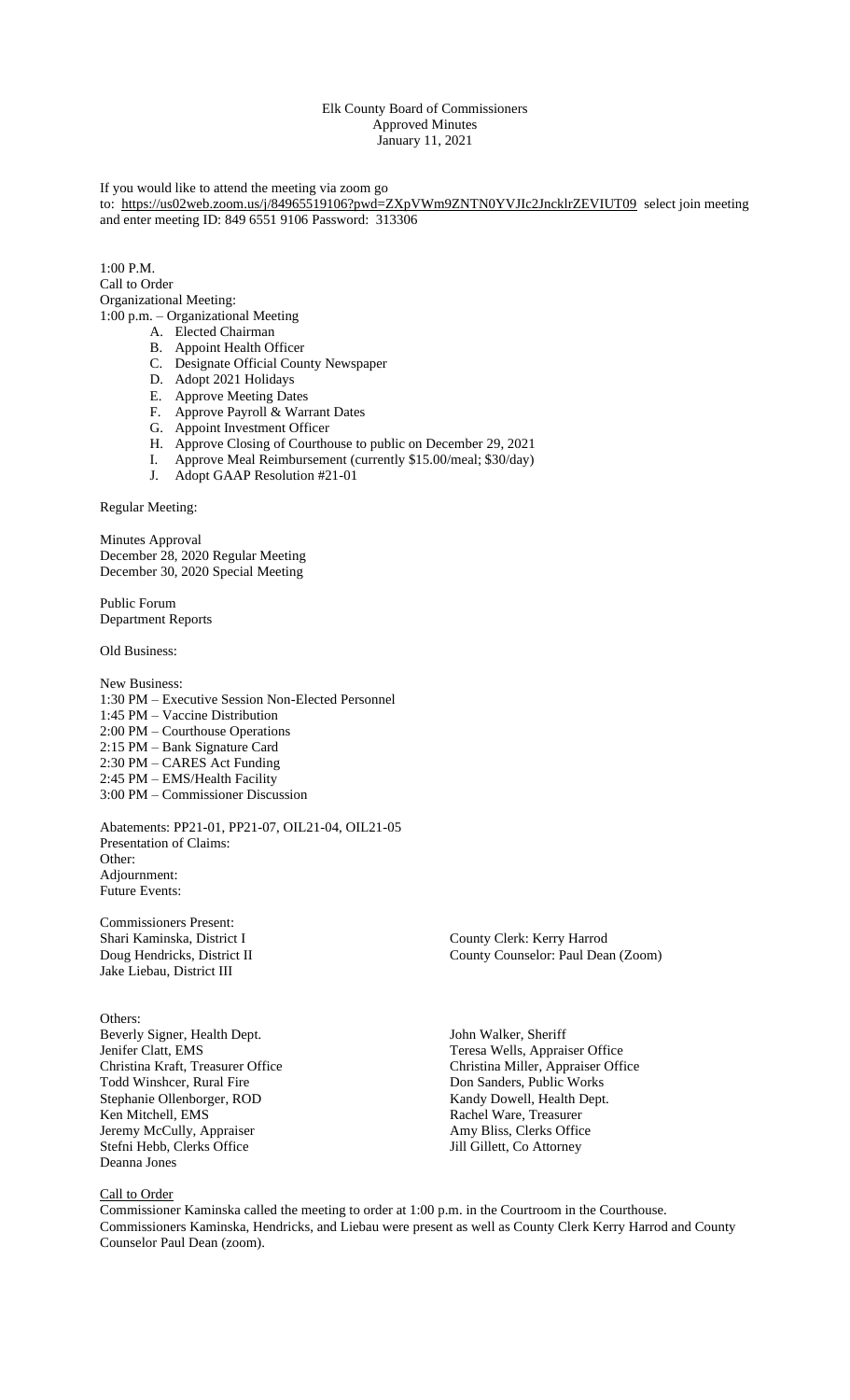### Elect Chairman

Commissioner Kaminska moved and Commissioner Liebau seconded the motion to elect Doug Hendricks as the chairman for 2021. Motion carried 2-1 Hendricks abstained.

### Appoint Health Officer

Commissioner Kaminska moved and Commissioner Liebau seconded the motion to appoint Kandy Dowell as Health Officer. Motion carried 3-0.

### Designate Official Newspaper

Commissioner Kaminska moved and Commissioner Liebau seconded the motion to designate the Prairie Star as the official newspaper. Motion carried 3-0.

# Adopt 2021 Holidays

Commissioner Kaminska moved and Commissioner Liebau seconded the motion to adopt the 2021 holidays as presented. Motion carried 3-0. Commissioner Kaminska moved and Commissioner Liebau seconded the motion to adopt the 2021 State holiday schedule for the County Attorney's Office. Motion carried 3-0.

#### Approve Meeting Dates

Commissioner Liebau moved and Commissioner Kaminska seconded the motion to approve the 2021 meeting dates as presented. Motion carried 3-0.

### Approve Payroll & Warrant Dates

Commissioner Kaminska moved and Commissioner Liebau seconded the motion to approve the 2021 payroll and warrant dates as presented. Motion carried 3-0.

# Appoint Investment Officer

Commissioner Kaminska moved and Commissioner Liebau seconded the motion to appoint Rachel Ware as the investment officer. Motion carried 3-0.

#### Approve Closing Courthouse to Public

Commissioner Kaminska moved and Commissioner Liebau seconded the motion to close the courthouse on December 29, 2021 for year end balancing. Motion carried 3-0.

### Approve Meal Reimbursement

Commissioner Kaminska moved and Commissioner Liebau seconded the motion to approve the meal reimbursement at \$15.00 a meal and no more than \$30.00 a day. Motion carried 3-0.

# Adopt GAAP Resolution

Commissioner Kaminska moved and Commissioner Liebau seconded the motion to adopt GAAP Resolution 21-01 as presented. Motion carried 3-0.

### **Minutes Approval**

Commissioner Kaminska moved and Commissioner Liebau seconded the motion to approve the regular meeting minutes of December 28, 2020 as presented. Motion carried 3-0. Commissioner Kaminska moved and Commissioner Liebau seconded the motion to approve the special meeting minutes of December 30, 2020 as presented. Motion carried 3-0.

### Public Forum

Commissioner Kaminska would like to welcome the two new commissioners Doug Hendricks and Jake Liebau to the board.

### **EMS**

Ken Mitchell presented the monthly report for December. The EMS department had 20 runs with collections totaling \$9,503.81. Mr. Mitchell stated he has one employee out due to being COVID positive, one that is in modified quarantine, and one having a procedure this week. Mr. Mitchell said they have started 2021 with a record numbers of runs. Mr. Mitchell would also like to give thanks to the County for the 25 years of service gift he received.

### Rural Fire

Todd Winscher stated the rescue truck's bed is rusting out. Mr. Winscher stated he will be looking for a used truck to replace the rescue truck. Mr. Winscher would like to give thanks to the County for 15 years of service gift he received.

#### Register of Deeds

Stephanie Ollenborger presented the monthly reports for December and year end reports. They had a total of 51 instruments recorded and a total deposit of \$2,887.25.

### Public Works

#### Road

Don Sanders stated all seven blades are in service and rock trucks are hauling rock to a few places. There were four guardrail projects finished last week.

Maintenance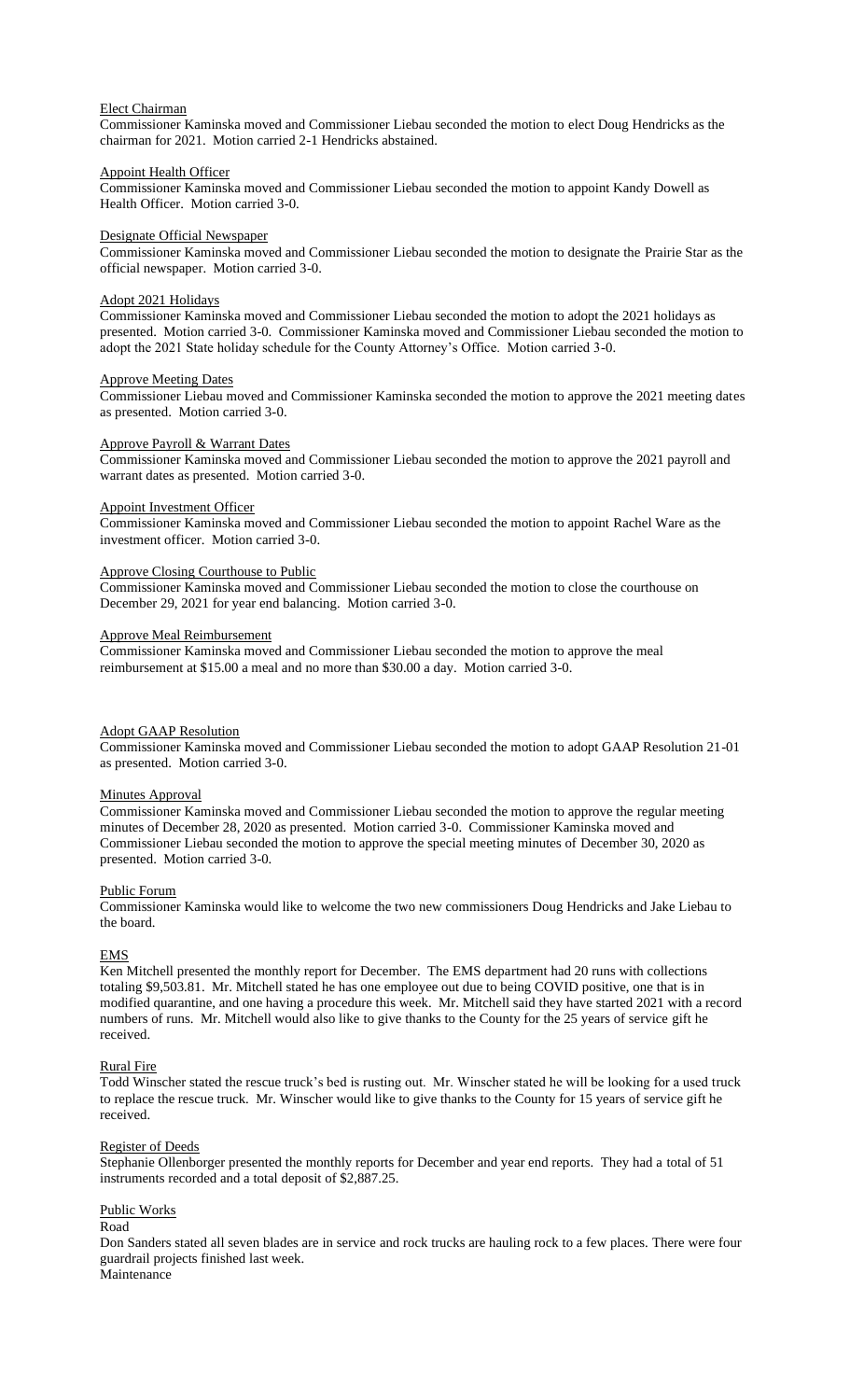Mr. Sanders stated the ceiling in the Register of Deeds Office will be removed this Friday. The electrical work will begin Monday by Carlson's and flooring is scheduled for January 23, 2021. Recycling

Discussion was had regarding the recycling program. It has been very difficult finding employees and volunteers to help keep this program going. The County will have to make a decision whether or not to keep the program in place.

Airport

Mr. Sanders stated the reflectors are installed and are up to State code. The runway is in need of resurfacing in the near future. Discussion was had regarding charging companies who use the airport to help support the maintenance costs.

# Vaccine Distribution

Kandy Dowell stated she is signed up through the State to give the COVID vaccine injections. The Health Department does have a waiting list for anyone interested in receiving the vaccine when it comes available. Elk County has 136 COVID cases with 12 of them being active.

### Courthouse Operations

Commissioner Kaminska moved and Commissioner Liebau seconded the motion to continue doing Courthouse operations by appointment only until further notice. Motion carried 3-0.

### Bank Signature Cards

Commissioner Kaminska moved and Commissioner Liebau seconded the motion to update the signature card at the Bank of Commerce and the Howard State Bank to reflect the following names Kerry Harrod, Rachel Ware, Kristina Kraft, Amy Bliss, Doug Hendricks and remove all other names. Motion carried 3-0.

# CARES Act Funding

Deanna Jones stated she has completed all the reports for the CARES Funding. The only thing she is needing now are the amended MOA's. Paul Dean will send the amended MOA's to Kerry Harrod. Ms. Harrod will transfer the \$32,000 CARES money to County General Commodities per the Commission.

# Break 3:34 p.m.

Commissioner Kaminska moved and Commissioner Liebau seconded the motion to take a 5-minute break. Motion carried 3-0.

Back in session 3:39 p.m.

### EMS/Health Facility

The County went with Accel's bid of \$1,165,000 from Olathe to build the facility. To make effort to save money the County will do a value engineering report with Accel and HB&K.

#### Commissioner Discussion

Commissioner Kaminska stated the KAC New Commissioners Conference is beneficial and should be attended if possible. The KAC Newsletter is also a good read and has some beneficial points in it.

# Executive Session 4:10 p.m.

Commissioner Kaminska moved and Commissioner Liebau seconded the motion to go into executive session regarding non-elected personnel for 15 minutes with Paul Dean present. Motion carried 3-0.

Back in session 4:25 p.m. No action taken

# **Abatements**

Commissioner Kaminska moved and Commissioner Liebau seconded the motion to approve abatements PP21-01, PP21-07, OIL21-04, and OIL21-05. Motion carried 3-0.

### Warrants

Commissioner Kaminska moved and Commissioner Liebau seconded the motion to pay the CARES warrants in the amount of \$4,785.00. Motion carried 3-0.

The regular warrant fund totals are as follows:

County General \$28,362.30, Special Law Enforcement \$763.05, Ambulance \$1,150.80, Election \$190.14, Rural Fire District \$1,278.88, Health \$1,991.56, Road \$12,553.50, Noxious Weed \$428.27, Kansas 911 \$280.17, Emg. Prep-EOC Grant CARES \$19.02. Commissioner Kaminska moved and Commissioner Liebau seconded the motion to pay the regular warrants in the amount of \$47,017.69. Motion carried 3-0.

#### Payroll

Commission Kaminska moved and Commissioner Liebau seconded the motion to approve the payroll in the amount of \$238,558.02. Motion carried 3-0.

# Elected Official Wage

Commissioner Kaminska moved and Commissioner Liebau seconded the motion to modify the payroll for Sheriff John Walker to a salary of \$39,625. Motion carried 3-0.